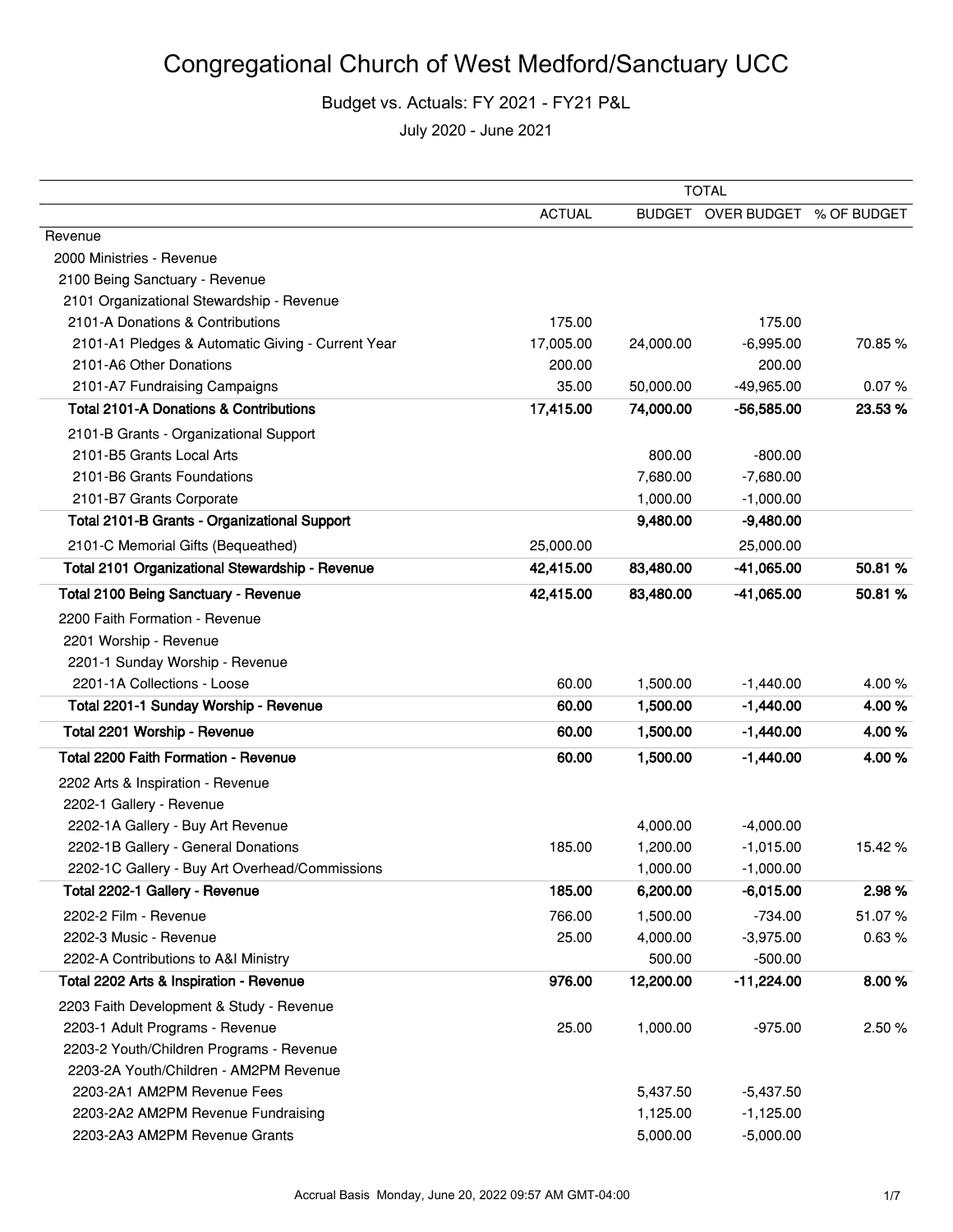## Congregational Church of West Medford/Sanctuary UCC

Budget vs. Actuals: FY 2021 - FY21 P&L

|                                                                 | <b>TOTAL</b>  |              |                                |           |
|-----------------------------------------------------------------|---------------|--------------|--------------------------------|-----------|
|                                                                 | <b>ACTUAL</b> |              | BUDGET OVER BUDGET % OF BUDGET |           |
| Total 2203-2A Youth/Children - AM2PM Revenue                    |               | 11,562.50    | $-11,562.50$                   |           |
| 2203-2B Youth/Children - Messy Church Revenue                   |               | 250.00       | $-250.00$                      |           |
| 2203-2C OWL - Revenue                                           |               | 6,300.00     | $-6,300.00$                    |           |
| Total 2203-2 Youth/Children Programs - Revenue                  |               | 18,112.50    | $-18,112.50$                   |           |
| 2203-5 Yoga - Revenue                                           | 600.00        | 6,720.00     | $-6,120.00$                    | 8.93%     |
| Total 2203 Faith Development & Study - Revenue                  | 625.00        | 25,832.50    | $-25,207.50$                   | 2.42%     |
| 2300 Circles of Care - Revenue                                  |               |              |                                |           |
| 2302 Addiction Recovery - Revenue                               |               |              |                                |           |
| 2302-1 Medford Overcoming Addiction - Revenue                   | 5,749.65      |              | 5,749.65                       |           |
| 2302-2 Alcoholics Anonymous - Revenue                           |               | 600.00       | $-600.00$                      |           |
| <b>Total 2302 Addiction Recovery - Revenue</b>                  | 5,749.65      | 600.00       | 5,149.65                       | 958.28%   |
| 2304 Outdoor Church, Bread of Life and Outreach Meals - Revenue | 9,875.77      | 2,000.00     | 7,875.77                       | 493.79%   |
| 2307 Social Justice and Civic Engagement Revenue                |               |              |                                |           |
| 2307-1 Safe Medford Revenue                                     | 896.80        |              | 896.80                         |           |
| 2307-4 Mobilize Medford                                         | 2,882.38      |              | 2,882.38                       |           |
| 2307-5 Mobilize Medford Education Fund                          | 2,983.50      |              | 2,983.50                       |           |
| Total 2307 Social Justice and Civic Engagement Revenue          | 6,762.68      |              | 6,762.68                       |           |
| Total 2300 Circles of Care - Revenue                            | 22,388.10     | 2,600.00     | 19,788.10                      | 861.08%   |
| Total 2000 Ministries - Revenue                                 | 66,464.10     | 125,612.50   | $-59,148.40$                   | 52.91 %   |
| 3000 Partnerships - Revenue                                     |               |              |                                |           |
| 3002 West Medford Business Association - Revenue                |               |              |                                |           |
| 3002-1 WMBA Events - Revenue                                    |               |              |                                |           |
| 3002-1A Halloween Block Party - Revenue                         |               | 500.00       | $-500.00$                      |           |
| Total 3002-1 WMBA Events - Revenue                              |               | 500.00       | $-500.00$                      |           |
| Total 3002 West Medford Business Association - Revenue          |               | 500.00       | $-500.00$                      |           |
| 3003 Medford Interfaith Clergy Assoc.- Revenue                  | 2,156.44      |              | 2,156.44                       |           |
| 3005 Other Community Partnerships Revenue                       | 1,084.01      |              | 1,084.01                       |           |
| 3007 Community Partnerships Fundraising 10%                     | 1,270.85      |              | 1,270.85                       |           |
| 3008 Community Partnerships Fundraising 15%                     | 1,776.00      |              | 1,776.00                       |           |
| <b>Total 3000 Partnerships - Revenue</b>                        | 6,287.30      | 500.00       | 5,787.30                       | 1,257.46% |
| <b>Total Revenue</b>                                            | \$72,751.40   | \$126,112.50 | $$ -53,361.10$                 | 57.69%    |
| <b>GROSS PROFIT</b>                                             | \$72,751.40   | \$126,112.50 | $$ -53,361.10$                 | 57.69%    |
| Expenditures                                                    |               |              |                                |           |
| 5000 Plant and Properties                                       |               |              |                                |           |
| 5100 Ministry Center                                            |               |              |                                |           |
| 5101 Rent                                                       | 21,780.00     | 21,780.00    | 0.00                           | 100.00%   |
| 5102 Electric                                                   | 1,160.91      | 2,800.00     | $-1,639.09$                    | 41.46%    |
| 5103 Gas                                                        | 695.51        | 1,000.00     | $-304.49$                      | 69.55%    |
| 5104 Water                                                      | 26.01         | 200.00       | $-173.99$                      | 13.01 %   |
| 5105 Telephone/Internet                                         | 5,813.67      | 3,600.00     | 2,213.67                       | 161.49%   |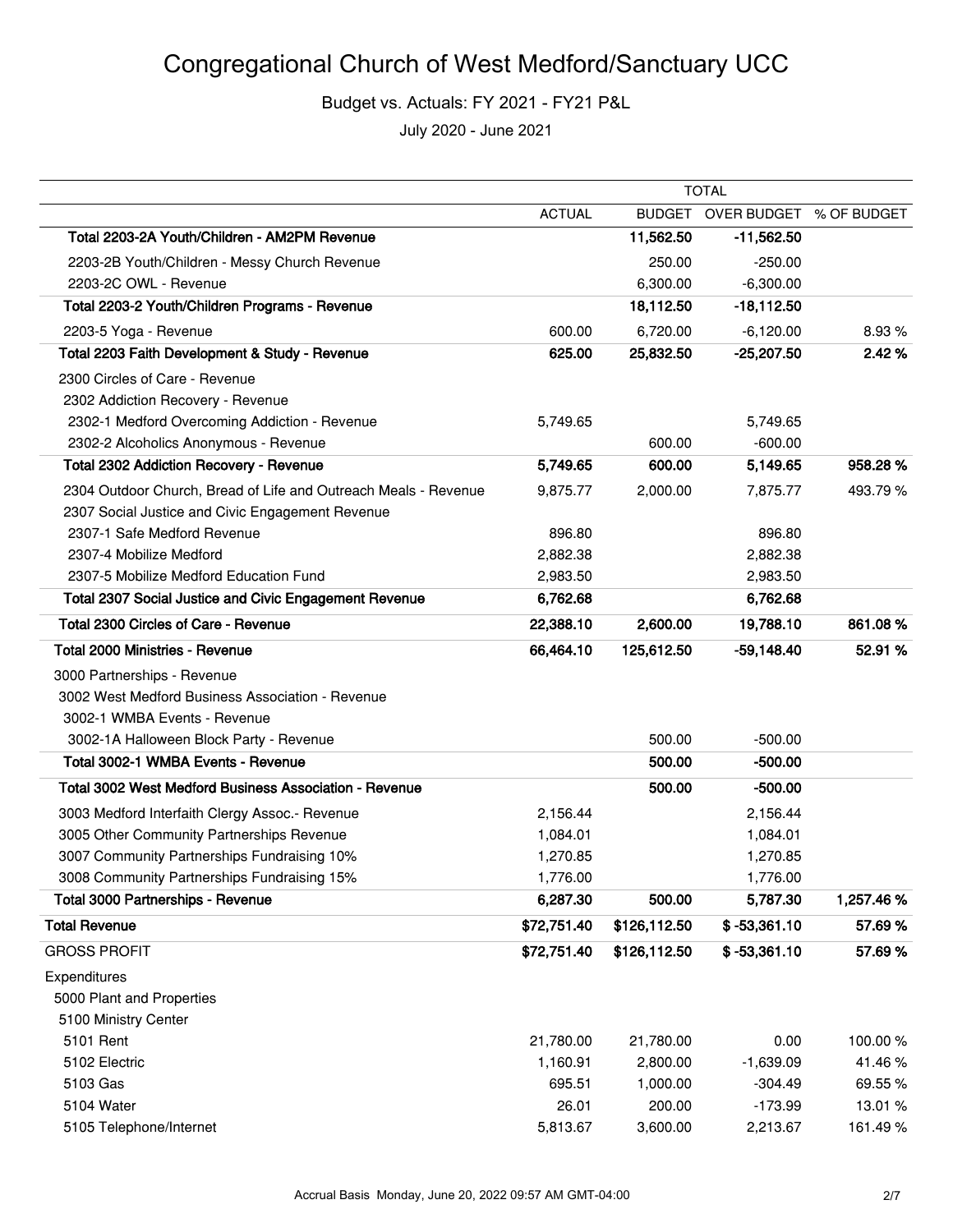|                                                      | TOTAL         |               |              |             |  |
|------------------------------------------------------|---------------|---------------|--------------|-------------|--|
|                                                      | <b>ACTUAL</b> | <b>BUDGET</b> | OVER BUDGET  | % OF BUDGET |  |
| 5106 Equipment Lease (Copier)                        | 3,216.15      | 3,500.00      | $-283.85$    | 91.89%      |  |
| 5107 Facility Supplies                               | 573.38        | 1,000.00      | $-426.62$    | 57.34 %     |  |
| 5108 Bank/Credit Fees                                | 480.92        | 500.00        | $-19.08$     | 96.18%      |  |
| 5109 Software/SaaS/Periodical subscriptions/licenses | 3,655.54      | 4,500.00      | $-844.46$    | 81.23%      |  |
| 5110 Plant Renovations, Maintenance, Repair          | 4,490.95      | 4,000.00      | 490.95       | 112.27%     |  |
| 5112 Ministry Center Other                           | 56.55         | 250.00        | $-193.45$    | 22.62 %     |  |
| 5113 Technical Support                               |               | 1,000.00      | $-1,000.00$  |             |  |
| <b>Total 5100 Ministry Center</b>                    | 41,949.59     | 44,130.00     | $-2,180.41$  | 95.06%      |  |
| 5200 Parsonage                                       |               |               |              |             |  |
| 5201 Electricity                                     | 3,370.97      | 2,500.00      | 870.97       | 134.84 %    |  |
| 5202 Gas                                             | 373.69        | 425.00        | $-51.31$     | 87.93%      |  |
| 5203 Oil/Fuel                                        | 1,731.30      | 2,600.00      | $-868.70$    | 66.59%      |  |
| 5204 Water & Sewer                                   | 1,000.49      | 1,400.00      | $-399.51$    | 71.46%      |  |
| 5205 Landscaping                                     | 2,102.51      | 2,000.00      | 102.51       | 105.13%     |  |
| 5206 Snow Removal                                    |               | 1,000.00      | $-1,000.00$  |             |  |
| 5207 Property Maintenance & Repair                   | 3,802.78      | 7,500.00      | $-3,697.22$  | 50.70%      |  |
| 5208 Heating System                                  |               | 700.00        | $-700.00$    |             |  |
| 5209 Electrical Repair                               |               | 1,000.00      | $-1,000.00$  |             |  |
| <b>Total 5200 Parsonage</b>                          | 12,381.74     | 19,125.00     | $-6,743.26$  | 64.74 %     |  |
| 5300 Insurance                                       |               |               |              |             |  |
| 5301 Property & Liability Ins.                       | 4,412.00      | 4,500.00      | $-88.00$     | 98.04%      |  |
| Total 5300 Insurance                                 | 4,412.00      | 4,500.00      | $-88.00$     | 98.04%      |  |
| 5400 Audit Services & Professional Fees              |               | 10,000.00     | $-10,000.00$ |             |  |
| <b>Total 5000 Plant and Properties</b>               | 58,743.33     | 77,755.00     | $-19,011.67$ | 75.55 %     |  |
| 6000 Staffing                                        |               |               |              |             |  |
| 6010 Senior Pastor                                   |               |               |              |             |  |
| 6010A Salary                                         | 44,748.60     | 44,871.75     | $-123.15$    | 99.73%      |  |
| 6010B Business Expense                               | 2,543.74      | 3,307.50      | $-763.76$    | 76.91 %     |  |
| 6010C Annuity & Insurance                            |               |               |              |             |  |
| 6010C-1 Senior Pastor Annuity                        | 8,408.40      | 8,828.82      | $-420.42$    | 95.24 %     |  |
| 6010C-2 Senior Pastor Life/Disability                |               | 945.95        | $-945.95$    |             |  |
| 6010C-3 Senior Pastor Health                         | 16,304.90     | 23,385.00     | $-7,080.10$  | 69.72%      |  |
| 6010C-4 Senior Pastor Dental                         | 999.00        | 1,108.25      | $-109.25$    | 90.14%      |  |
| Total 6010C Annuity & Insurance                      | 25,712.30     | 34,268.02     | $-8,555.72$  | 75.03%      |  |
| 6010D Furnishings Allowance                          | 3,638.24      | 3,638.25      | $-0.01$      | 100.00%     |  |
| 6010E Social Security Offset                         | 4,811.42      | 4,824.32      | $-12.90$     | 99.73%      |  |
| 6010F Housing Equity (TSA)                           | 2,402.40      | 2,522.52      | $-120.12$    | 95.24 %     |  |
| 6010H Church Plant Coaching                          | 1,900.00      | 5,000.00      | $-3,100.00$  | 38.00%      |  |
| 6010I Sr. Pastor Continuing Education                | 736.48        | 1,000.00      | $-263.52$    | 73.65%      |  |
| <b>Total 6010 Senior Pastor</b>                      | 86,493.18     | 99,432.36     | $-12,939.18$ | 86.99%      |  |
| 6015 Associate/Student Minister                      |               |               |              |             |  |
| 6015A Salary                                         | 1,500.00      | 9,000.00      | $-7,500.00$  | 16.67%      |  |
|                                                      |               |               |              |             |  |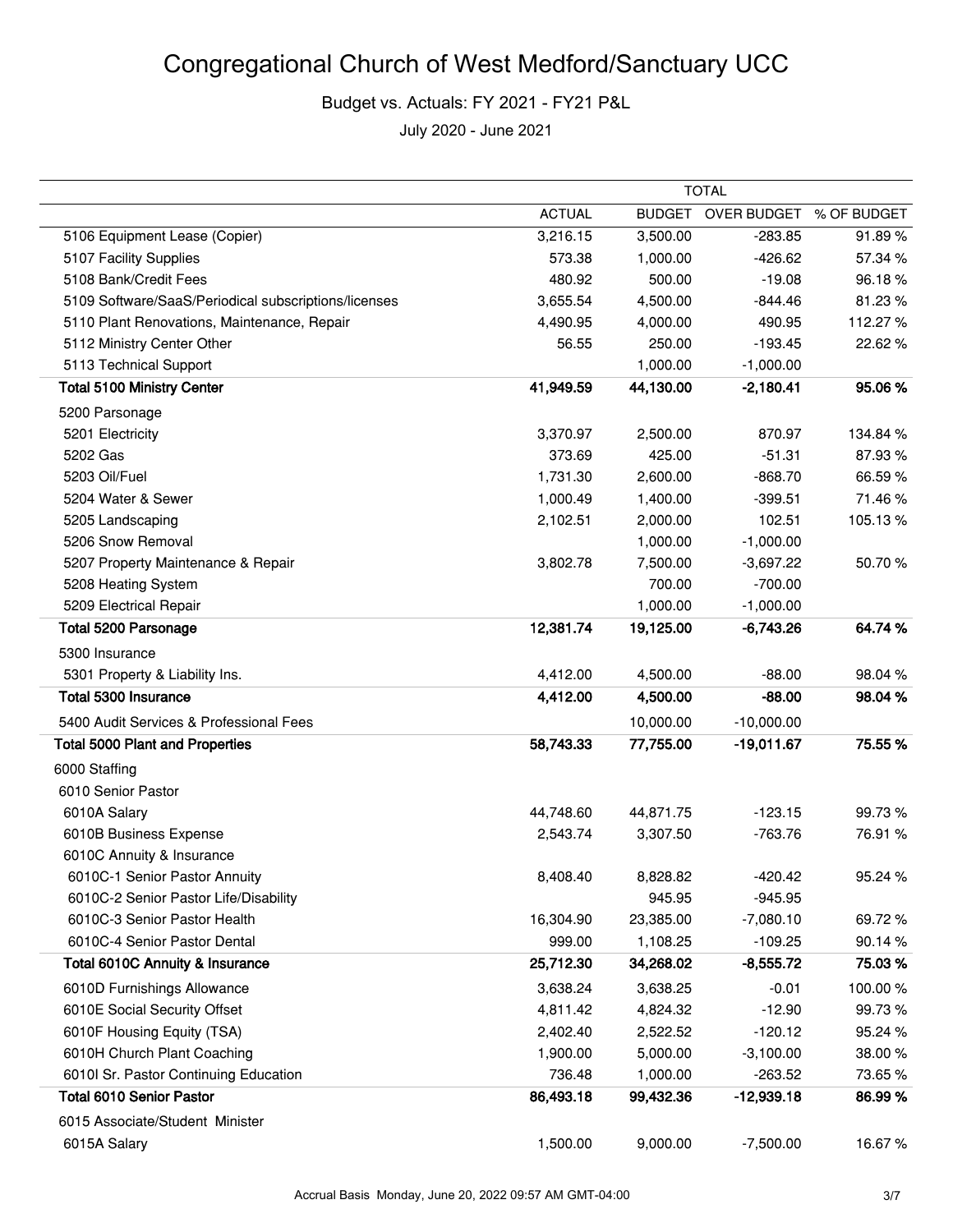|                                                                  | <b>TOTAL</b>  |            |                                |         |
|------------------------------------------------------------------|---------------|------------|--------------------------------|---------|
|                                                                  | <b>ACTUAL</b> |            | BUDGET OVER BUDGET % OF BUDGET |         |
| Total 6015 Associate/Student Minister                            | 1,500.00      | 9,000.00   | $-7,500.00$                    | 16.67%  |
| 6030 Office Administrator                                        |               |            |                                |         |
| 6030A Salary                                                     | 26,243.75     | 32,500.00  | $-6,256.25$                    | 80.75%  |
| 6030B Taxes                                                      | 2,007.64      | 2,486.25   | $-478.61$                      | 80.75%  |
| <b>Total 6030 Office Administrator</b>                           | 28,251.39     | 34,986.25  | $-6,734.86$                    | 80.75%  |
| 6040 Bookkeeper                                                  |               |            |                                |         |
| 6040A Salary                                                     | 20,475.00     | 20,475.00  | 0.00                           | 100.00% |
| 6040B Taxes                                                      | 1,566.23      | 1,566.34   | $-0.11$                        | 99.99%  |
| Total 6040 Bookkeeper                                            | 22,041.23     | 22,041.34  | $-0.11$                        | 100.00% |
| 6050 Sexton                                                      |               |            |                                |         |
| 6050A Salary                                                     | 10,920.00     | 12,012.00  | $-1,092.00$                    | 90.91%  |
| 6050B Taxes                                                      | 835.38        | 918.92     | $-83.54$                       | 90.91%  |
| Total 6050 Sexton                                                | 11,755.38     | 12,930.92  | $-1,175.54$                    | 90.91 % |
| 6060 Contract Services                                           |               |            |                                |         |
| 6060A Payroll Services                                           | 2,612.55      | 2,500.00   | 112.55                         | 104.50% |
| 6060B Staff Background Check & Search Services                   |               | 1,400.00   | $-1,400.00$                    |         |
| 6060C Grant Writing, Marketing and Fundraising Outsourcing       |               |            |                                |         |
| 6060C-1 Grant Writing Contractor                                 |               | 31,200.00  | $-31,200.00$                   |         |
| 6060C-2 Mobile Cause and Other Fundraising Expense               | 4,999.00      | 5,000.00   | $-1.00$                        | 99.98%  |
| Total 6060C Grant Writing, Marketing and Fundraising Outsourcing | 4,999.00      | 36,200.00  | $-31,201.00$                   | 13.81 % |
| 6060D Marketing Branding and Social Media Service                |               |            |                                |         |
| 6060D-3 Social Media Mktg Tools/Service Contract                 | 3,341.34      | 3,000.00   | 341.34                         | 111.38% |
| Total 6060D Marketing Branding and Social Media Service          | 3,341.34      | 3,000.00   | 341.34                         | 111.38% |
| 6060E Consulting Services                                        |               | 5,000.00   | $-5,000.00$                    |         |
| 6060F AM2PM Peer Chaperones - Staff                              |               | 3,300.00   | $-3,300.00$                    |         |
| <b>Total 6060 Contract Services</b>                              | 10,952.89     | 51,400.00  | $-40,447.11$                   | 21.31%  |
| 6070 Workers Compensation                                        | 1,324.00      | 2,500.00   | $-1,176.00$                    | 52.96%  |
| 6075 Staff Training                                              |               | 750.00     | $-750.00$                      |         |
| 6110 Legal Counsel/Fees                                          |               | 2,500.00   | $-2,500.00$                    |         |
| Total 6000 Staffing                                              | 162,318.07    | 235,540.87 | $-73,222.80$                   | 68.91%  |
| 7000 Ministries - Expenditures                                   |               |            |                                |         |
| 7100 Being Sanctuary - Expenditures                              |               |            |                                |         |
| 7101 Organizational Stewardship - Expenditures                   |               |            |                                |         |
| 7101-A Sanctuary Supplies                                        |               |            |                                |         |
| 7101-A1 General Hospitality                                      | 120.00        | 1,800.00   | $-1,680.00$                    | 6.67%   |
| 7101-A2 Office/General Supplies                                  | 12.74         | 2,000.00   | $-1,987.26$                    | 0.64%   |
| 7101-A3 Postage                                                  | 37.60         | 150.00     | $-112.40$                      | 25.07%  |
| 7101-A4 Meeting Supplies & Expenses                              |               | 150.00     | $-150.00$                      |         |
| 7101-A5 Petty Cash                                               |               | 150.00     | $-150.00$                      |         |
| <b>Total 7101-A Sanctuary Supplies</b>                           | 170.34        | 4,250.00   | -4,079.66                      | 4.01%   |
| 7101-B Sanctuary Advertising & Outreach                          | 1,688.09      | 7,500.00   | $-5,811.91$                    | 22.51 % |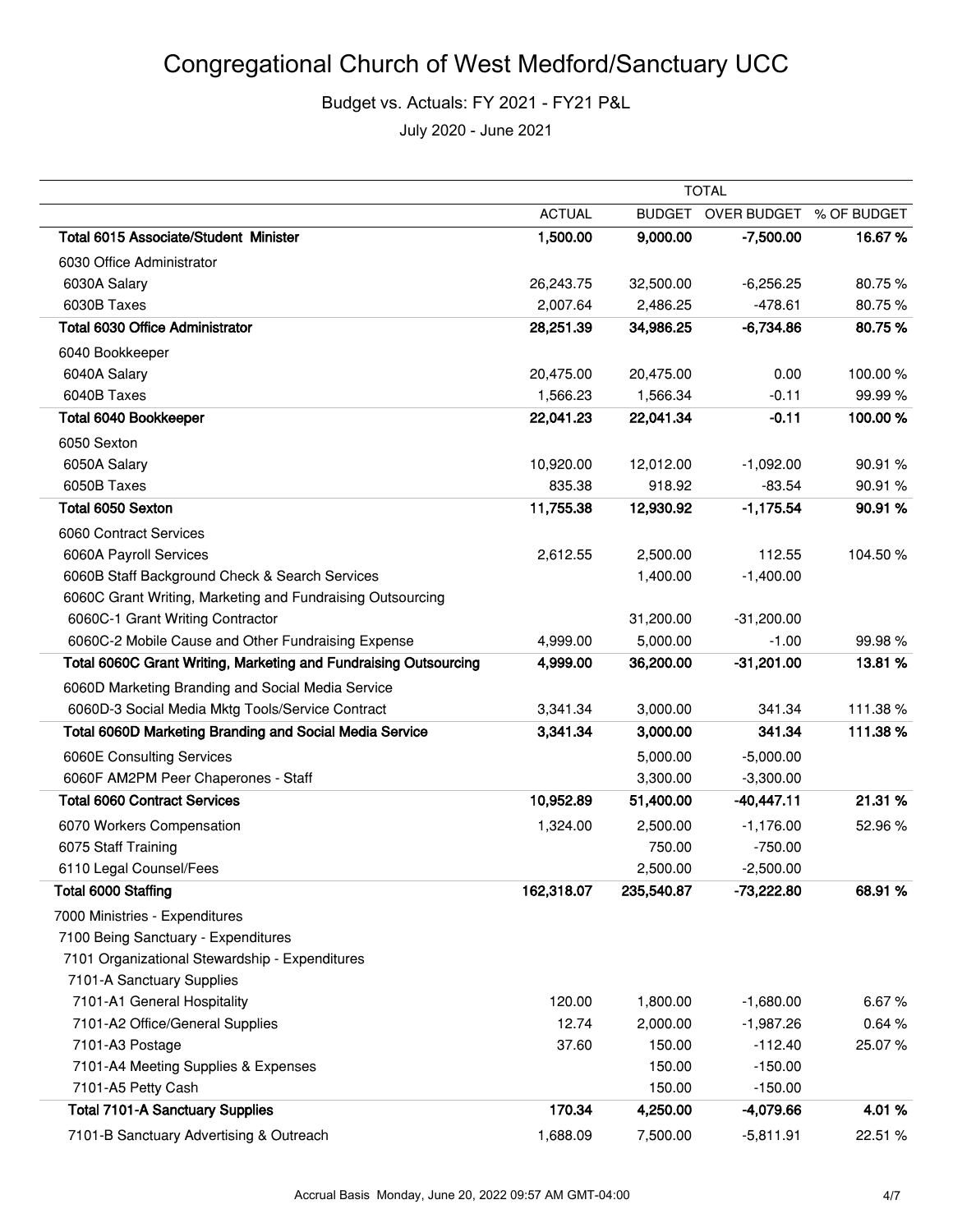|                                                              | <b>TOTAL</b>  |               |                         |          |
|--------------------------------------------------------------|---------------|---------------|-------------------------|----------|
|                                                              | <b>ACTUAL</b> | <b>BUDGET</b> | OVER BUDGET % OF BUDGET |          |
| 7101-C Sanctuary Guest Leaders & Performers                  |               | 1,600.00      | $-1,600.00$             |          |
| 7101-D Donations from Sanctuary                              |               |               |                         |          |
| 7101-D2 Discretionary Community Grants (Annual Tithe 17.5%)  |               | 1,083.36      | $-1,083.36$             |          |
| 7101-D3 Minister's Discretionary Fund (Annual Tithe 17.5%)   | 1,083.36      | 1,083.36      | 0.00                    | 100.00%  |
| 7101-D4 Designated Denominational Mission (Annual Tithe 15%) | 1,934.54      | 928.59        | 1,005.95                | 208.33%  |
| <b>Total 7101-D Donations from Sanctuary</b>                 | 3,017.90      | 3,095.31      | $-77.41$                | 97.50 %  |
| Total 7101 Organizational Stewardship - Expenditures         | 4,876.33      | 16,445.31     | $-11,568.98$            | 29.65%   |
| <b>Total 7100 Being Sanctuary - Expenditures</b>             | 4,876.33      | 16,445.31     | $-11,568.98$            | 29.65%   |
| 7200 Faith Formation - Expenditures                          |               |               |                         |          |
| 7201 Worship - Expenditures                                  |               |               |                         |          |
| 7201-1 Sunday Worship - Expenditures                         | 83.27         |               | 83.27                   |          |
| 7201-1A Sunday Worship - Supplies/Fees                       | 1,880.01      | 250.00        | 1,630.01                | 752.00 % |
| 7201-1C Sunday Worship - Guest Leaders/Performers            | 519.98        | 2,000.00      | $-1,480.02$             | 26.00%   |
| 7201-1E Flowers - Expenditures                               |               | 300.00        | $-300.00$               |          |
| Total 7201-1 Sunday Worship - Expenditures                   | 2,483.26      | 2,550.00      | $-66.74$                | 97.38%   |
| 7201-2 Dinner /Breakfast Church - Expenditures               |               | 600.00        | $-600.00$               |          |
| 7201-4 Special Events - Expenditures                         |               | 1,000.00      | $-1,000.00$             |          |
| 7201-5 Recurring Space Rental                                |               | 6,000.00      | $-6,000.00$             |          |
| Total 7201 Worship - Expenditures                            | 2,483.26      | 10,150.00     | $-7,666.74$             | 24.47%   |
| 7202 Arts & Inspiration - Expenditures                       |               |               |                         |          |
| 7202-1 Gallery - Expenditures                                |               |               |                         |          |
| 7202-1A Gallery Supplies & Fees                              |               | 600.00        | $-600.00$               |          |
| 7202-1C Gallery Guest Leaders/Performers                     |               | 500.00        | $-500.00$               |          |
| 7202-1D Gallery - Buy Art Payment to Artist                  |               | 4,000.00      | $-4,000.00$             |          |
| Total 7202-1 Gallery - Expenditures                          |               | 5,100.00      | $-5,100.00$             |          |
| 7202-2 Film - Expenditures                                   |               |               |                         |          |
| 7202-2A Film - Supplies & Fees                               |               | 1,000.00      | $-1,000.00$             |          |
| 7202-2C Film - Guest Leaders/Performers                      | 1,350.00      | 1,500.00      | $-150.00$               | 90.00%   |
| Total 7202-2 Film - Expenditures                             | 1,350.00      | 2,500.00      | $-1,150.00$             | 54.00 %  |
| 7202-3 Music - Expenditures                                  |               |               |                         |          |
| 7202-3A Music - Supplies                                     |               | 150.00        | $-150.00$               |          |
| 7202-3C Music - Leaders/Performers                           | 4,950.00      | 4,000.00      | 950.00                  | 123.75%  |
| Total 7202-3 Music - Expenditures                            | 4,950.00      | 4,150.00      | 800.00                  | 119.28%  |
| Total 7202 Arts & Inspiration - Expenditures                 | 6,300.00      | 11,750.00     | $-5,450.00$             | 53.62%   |
| 7203 Faith Development & Study - Expenditures                |               |               |                         |          |
| 7203-1 Adult Programs - Expenditures                         | 155.82        | 1,000.00      | $-844.18$               | 15.58%   |
| 7203-2 Youth/Children Programs - Expenditures                |               |               |                         |          |
| 7203-2A Youth/Children - AM2PM Expenditures                  |               | 4,050.00      | $-4,050.00$             |          |
| 7203-2B Youth/Children - Messy Church Expenditures           | 9.99          | 1,000.00      | $-990.01$               | 1.00%    |
| 7203-2C OWL Expenditures                                     |               | 8,380.00      | $-8,380.00$             |          |
| Total 7203-2 Youth/Children Programs - Expenditures          | 9.99          | 13,430.00     | $-13,420.01$            | 0.07%    |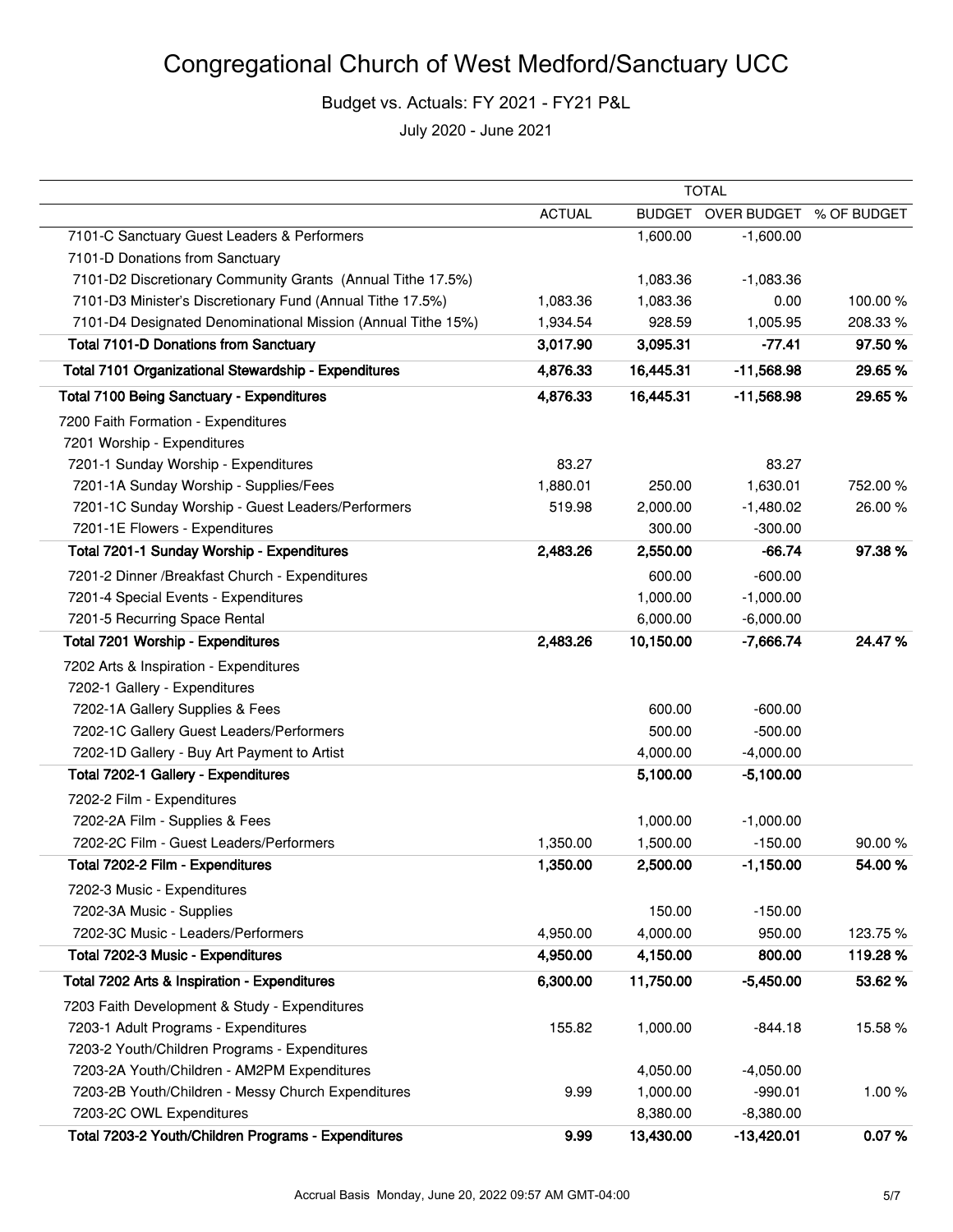## Congregational Church of West Medford/Sanctuary UCC

Budget vs. Actuals: FY 2021 - FY21 P&L

|                                                                    | <b>TOTAL</b>    |                 |                  |             |
|--------------------------------------------------------------------|-----------------|-----------------|------------------|-------------|
|                                                                    | <b>ACTUAL</b>   | <b>BUDGET</b>   | OVER BUDGET      | % OF BUDGET |
| 7203-4 FormingFaith.net - Expenditures                             |                 | 150.00          | $-150.00$        |             |
| 7203-5 Yoga - Expenditures                                         | 900.00          | 6,300.00        | $-5,400.00$      | 14.29%      |
| Total 7203 Faith Development & Study - Expenditures                | 1,065.81        | 20,880.00       | $-19,814.19$     | 5.10%       |
| Total 7200 Faith Formation - Expenditures                          | 9,849.07        | 42,780.00       | $-32,930.93$     | 23.02 %     |
| 7300 Circles of Care - Expenditures                                |                 |                 |                  |             |
| 7301 Development and Training - Expenditures                       | 75.00           | 1,000.00        | $-925.00$        | 7.50 %      |
| 7302 Addiction Recovery - Expenditures                             |                 |                 |                  |             |
| 7302-1 Medford Overcoming Addiction - Expenditures                 | 5,650.00        |                 | 5,650.00         |             |
| <b>Total 7302 Addiction Recovery - Expenditures</b>                | 5,650.00        |                 | 5,650.00         |             |
| 7304 Outdoor Church, Bread of Life, Meals and Food Pantry          | 6,405.48        | 4,200.00        | 2,205.48         | 152.51 %    |
| 7305 City Mission Society - Expenditures                           | 500.00          | 500.00          | 0.00             | 100.00%     |
| 7306 Mission to Homebound - Expenditures                           |                 | 100.00          | $-100.00$        |             |
| 7307 Social Justice and Civic Engagement Expenditures              |                 |                 |                  |             |
| 7307-1 SafeMedford Expenditures                                    | 354.50          |                 | 354.50           |             |
| 7307-2 Prison Ministry                                             |                 | 500.00          | $-500.00$        |             |
| 7307-4 Mobilize Medford Expenditures                               | 37.04           |                 | 37.04            |             |
| 7307-5 Mobilize Medford Education Fund                             | 1,357.44        |                 | 1,357.44         |             |
| <b>Total 7307 Social Justice and Civic Engagement Expenditures</b> | 1,748.98        | 500.00          | 1,248.98         | 349.80%     |
| Total 7300 Circles of Care - Expenditures                          | 14,379.46       | 6,300.00        | 8,079.46         | 228.25 %    |
| <b>Total 7000 Ministries - Expenditures</b>                        | 29,104.86       | 65,525.31       | $-36,420.45$     | 44.42%      |
| 8000 Partnerships - Expenditures                                   |                 |                 |                  |             |
| 8001 UCC & MAUCC - Expenditures                                    |                 |                 |                  |             |
| 8001-1 UCC Delegate Expenses                                       |                 | 250.00          | $-250.00$        |             |
| 8001-2 United Church Mission (Annual Tithe 50%)                    | 2,837.34        | 3,095.31        | $-257.97$        | 91.67%      |
| Total 8001 UCC & MAUCC - Expenditures                              | 2,837.34        | 3,345.31        | $-507.97$        | 84.82%      |
| 8002 West Medford Business Association - Expenditures              |                 |                 |                  |             |
| 8002-1 WMBA Events - Expenditures                                  |                 |                 |                  |             |
| 8002-1A Halloween Block Party - Expenditures                       |                 | 250.00          | $-250.00$        |             |
| Total 8002-1 WMBA Events - Expenditures                            |                 | 250.00          | $-250.00$        |             |
| 8002-1B Other Events - Expenditures                                |                 | 200.00          | $-200.00$        |             |
| Total 8002 West Medford Business Association - Expenditures        |                 | 450.00          | $-450.00$        |             |
| 8003 Medford Interfaith Clergy Assoc. - Expenditures               |                 | 100.00          | $-100.00$        |             |
| 8004 Medford Chamber of Commerce Expenditures                      |                 | 100.00          | $-100.00$        |             |
| 8005 Other Community Partnerships Expenditures                     | 690.00          |                 | 690.00           |             |
| <b>Total 8000 Partnerships - Expenditures</b>                      | 3,527.34        | 3,995.31        | -467.97          | 88.29%      |
| <b>Total Expenditures</b>                                          | \$253,693.60    | \$382,816.49    | $$ -129, 122.89$ | 66.27%      |
| NET OPERATING REVENUE                                              | $$ -180,942.20$ | $$ -256,703.99$ | \$75,761.79      | 70.49%      |
| Other Revenue                                                      |                 |                 |                  |             |
| 1100 Unrest. Sale Proceeds Contrib                                 | 220,000.00      |                 | 220,000.00       |             |
| 1200 Invest Income- UCF Rest Funds                                 | 1,020.53        |                 | 1,020.53         |             |